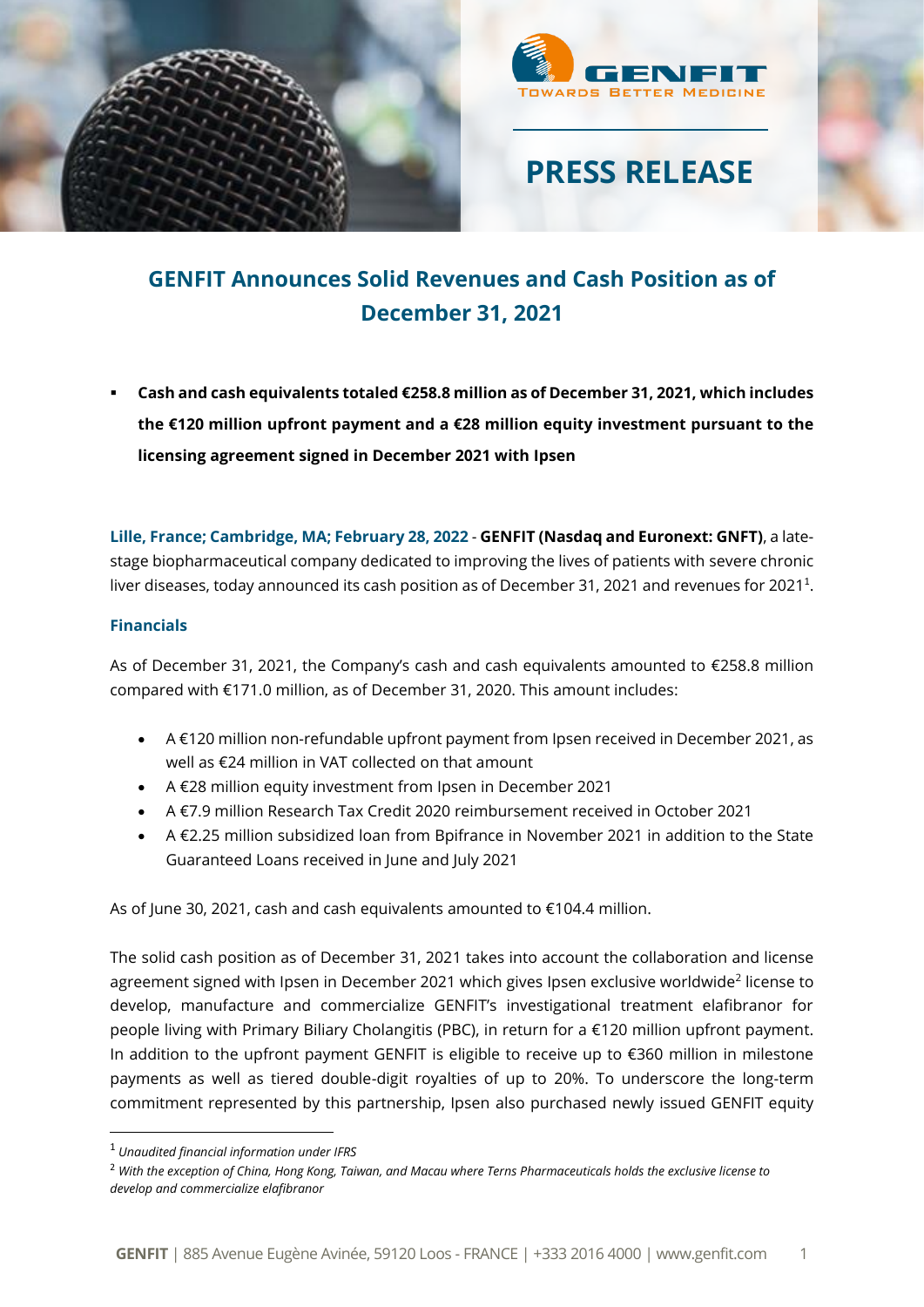



representing 8% post-issuance through a €28 million investment in GENFIT, becoming one of the largest shareholders.

**Pascal Prigent, CEO of GENFIT,** commented: "*This breakthrough strategic partnership with Ipsen marks the beginning of a new chapter for GENFIT. With a considerably improved financial situation, we're now in a good position to accelerate our development."*

### **Revenues** <sup>3</sup>

Revenues for 2021 were €80.06 million compared to €0.76 million for 2020. This mainly results from the receipt of the €120 million upfront payment from Ipsen, out of which €80 million is recognized as 2021 revenue, after deduction of €40 million deferred revenue, which will gradually be recognized as revenue following the completion of the ELATIVE™ double-blind study, in accordance with the IFRS 15 norms.

As a comparison, revenues for 2020 mainly resulted from the licensing agreements with Labcorp to roll out the NIS4® diagnostic technology in NASH and the sale of goods and services provided pursuant to the collaboration and license agreement with Terns Pharmaceuticals.

### **A note about the COVID-19 pandemic and its potential consequences on our business**

During this evolving crisis, our priorities continue to be to ensure the safety and well-being of our employees, of the patients and healthcare professionals involved in our clinical trials, as well as the integrity of our ongoing clinical trials. We remain committed to ensuring business continuity and have been monitoring the situation closely.

We have worked with our contract research organizations (CRO), trial sites and investigators to regularly revise our program execution estimations to take into account the evolution of the pandemic situation and its impact on our activities.

As a result of measures implemented in consultation with our CRO we were able to minimize disruption to our ELATIVE™ Phase 3 clinical trial of elafibranor in PBC, which enrolled its first patient in September 2020. At the start of the trial, and considering the pandemic situation, we had estimated that enrollment in the ELATIVE™ study would take approximately 18 months and so far, we have been broadly in-line with this estimate. However, the recent rapid expansion of the highly contagious Omicron strain of COVID has created additional complications for us in enrolling

<sup>3</sup> *Revenues recognized under IFRS 15*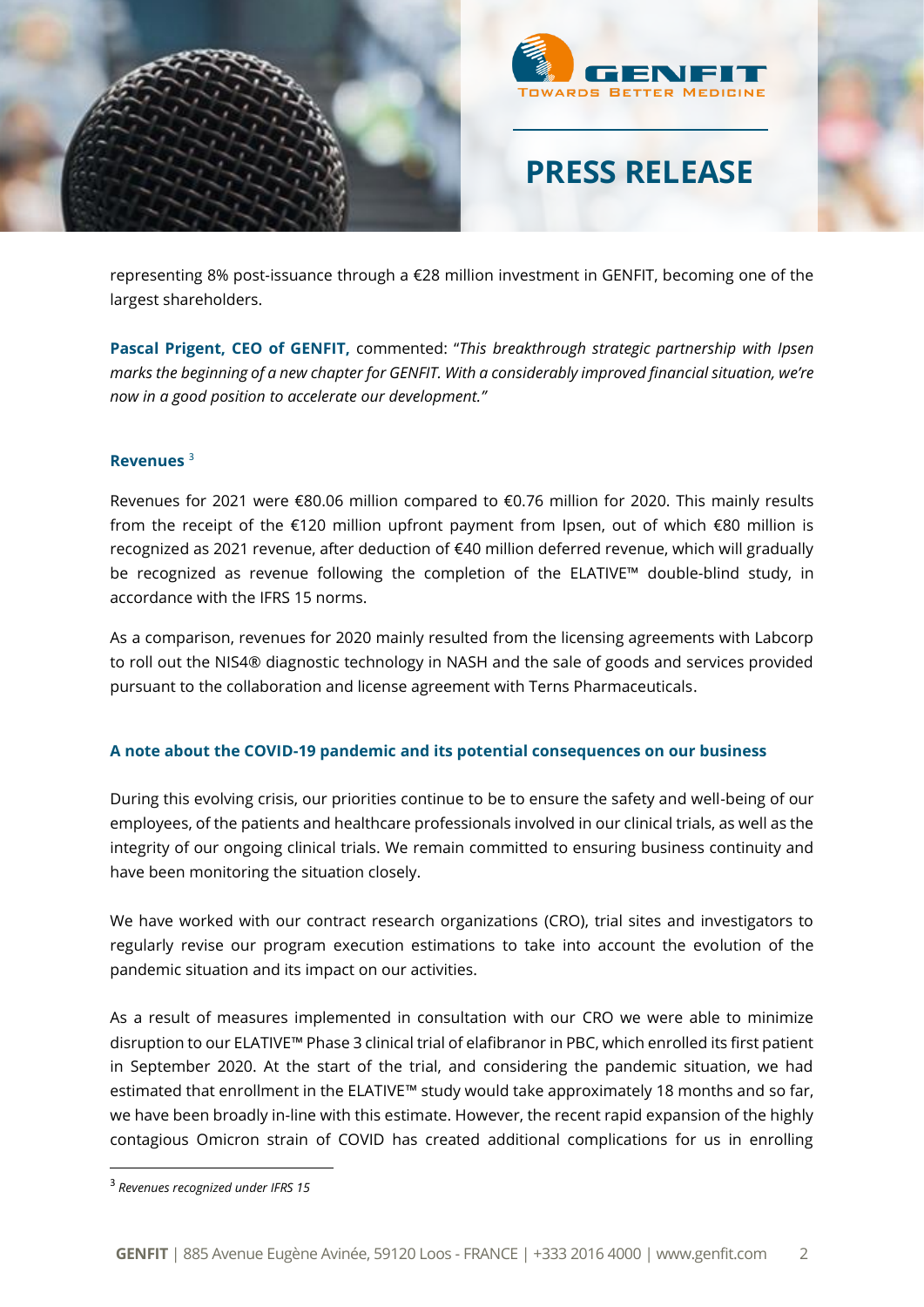



patients and in clinical trial operations generally. The rate of infection, as well as the containment measures put in place to control its growth have led to patients postponing site visits or having to be re-screened because they had fallen outside the screening window. This recent worsening of the COVID pandemic has also created significant additional administrative backlogs at sites and regulatory agencies, due to the combination of continued high volume of trials and staffing shortages. This has disproportionately impacted regions where there were already significant delays, such as Latin America. Although we currently do not anticipate these recent complexities to substantially change the guidance related to availability of the ELATIVE™ top line results, we are currently assessing with our CRO the extent of impact on enrollment timelines. We will provide an update during our next webcast scheduled for April 7, 2022.

#### **Upcoming Financial Communications**

The Company will release its full-year 2021 financial results on April 7, 2022. The 2021 Universal Registration Document, the 2021 Annual Financial Report (included in the 2021 Universal Registration Document), and the Annual Report on Form 20-F will be published by the end of April 2022.

### **ABOUT GENFIT**

GENFIT is a late-stage biopharmaceutical company dedicated to improving the lives of patients with severe chronic liver diseases characterized by high unmet medical needs. GENFIT is a pioneer in liver disease research and development with a rich history and strong scientific heritage spanning more than two decades. Thanks to its expertise in bringing early-stage assets with high potential to late development and pre-commercialization stages, today GENFIT boasts a growing and diversified pipeline of innovative therapeutic and diagnostic solutions.

Its R&D is focused on three franchises: cholestatic diseases, Acute on Chronic Liver Failure (ACLF) and NASH diagnostics. In its cholestatic diseases franchise, ELATIVE™, a Phase 3 global trial evaluating elafibranor<sup>4</sup> in patients with Primary Biliary Cholangitis (PBC) is well underway following [a successful Phase 2 clinical trial.](https://pubmed.ncbi.nlm.nih.gov/33484775/) Topline data is expected to be announced in early 2023. In 2021, GENFIT signed an exclusive licensing agreement with Ipsen to develop, manufacture and commercialize elafibranor in PBC and other indications.<sup>5</sup> GENFIT is also developing GNS561<sup>4</sup> in cholangiocarcinoma following the acquisition of exclusive rights in this indication from

<sup>4</sup> *Elafibranor and GNS561 are investigational compounds that have not been reviewed nor been approved by a regulatory authority*

<sup>5</sup> *With the exception of China, Hong Kong, Taiwan, and Macau where Terns Pharmaceuticals holds the exclusive license to develop and commercialize elafibranor*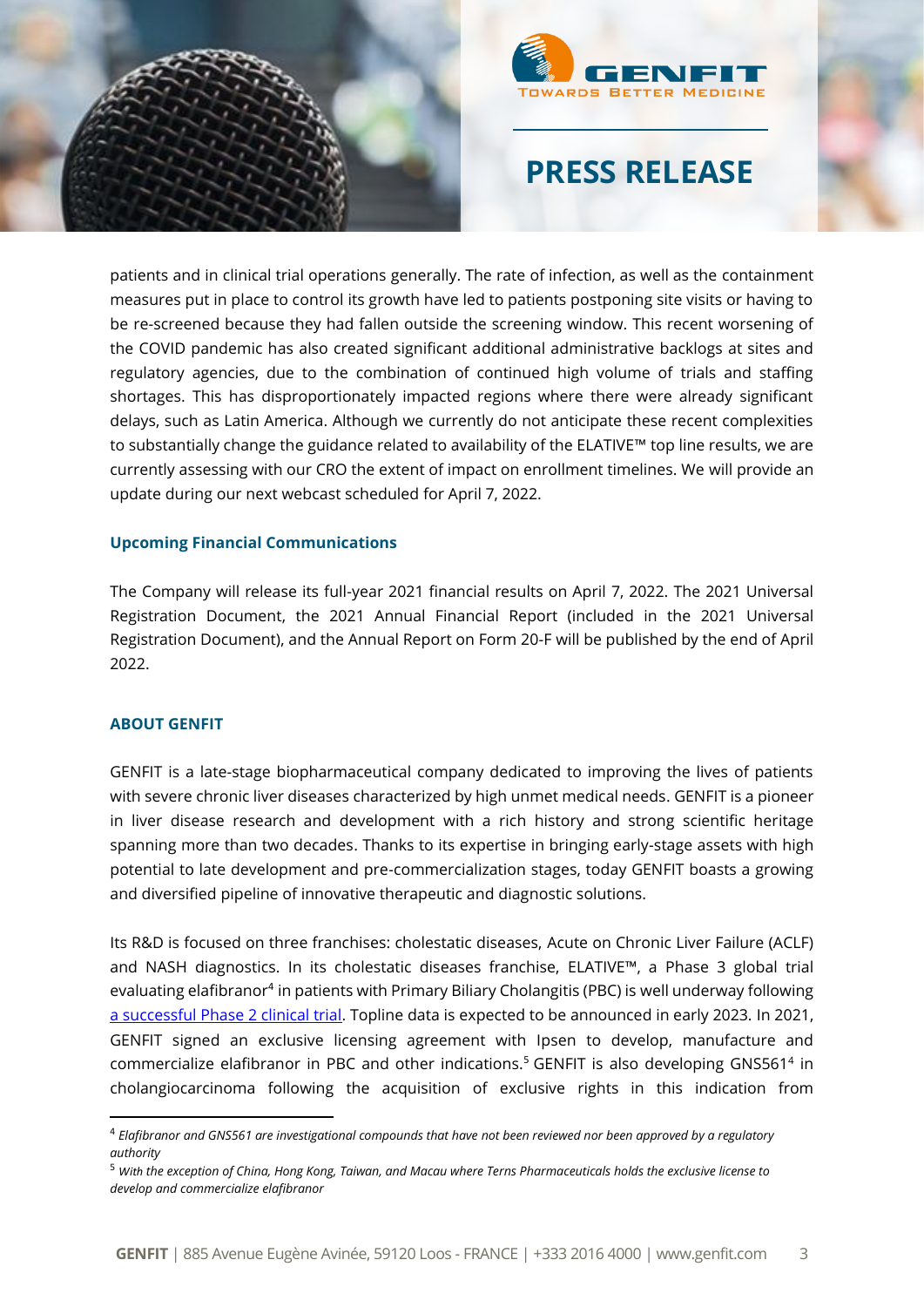



Genoscience Pharma in 2021<sup>6</sup>. In ACLF, a Phase 1 clinical program with nitazoxanide has been initiated with data expected as early as the third quarter 2022. As part of its diagnostic solutions franchise, the Company entered into an agreement with Labcorp in 2021 to commercialize NASHnext®, powered by GENFIT's proprietary diagnostic technology NIS4® in identifying at-risk NASH.

GENFIT has facilities in Lille and Paris, France, and Cambridge, MA, USA. GENFIT is a publicly traded company listed on the Nasdaq Global Select Market and on compartment B of Euronext's regulated market in Paris (Nasdaq and Euronext: GNFT). In 2021, Ipsen became one of GENFIT's largest shareholders and holds 8% of the company's share capital. [www.genfit.com](http://www.genfit.com/)

#### **FORWARD LOOKING STATEMENTS**

This press release contains certain forward-looking statements with respect to GENFIT, including those within the meaning of the Private Securities Litigation Reform Act of 1995, and statements regarding the Company's cash position and revenues and the impact of the COVID-19 pandemic on our activities including the impact on timelines for patient enrollment in the ELATIVE™ study and availability of ELATIVE™ top-line results. The use of certain words, including "consider", "contemplate", "think", "aim", "expect", "understand", "should", "aspire", "estimate", "believe", "wish", "may", "could", "allow", "seek", "encourage" or "have confidence" or (as the case may be) the negative forms of such terms or any other variant of such terms or other terms similar to them in meaning is intended to identify forward-looking statements. Although the Company believes its projections are based on reasonable expectations and assumptions of the Company's management, these forward-looking statements are subject to numerous known and unknown risks and uncertainties, which could cause actual results to differ materially from those expressed in, or implied or projected by, the forward-looking statements. These risks and uncertainties include, among other things, the uncertainties inherent in research and development, including in relation to safety, biomarkers, progression of, and results from, its ongoing and planned clinical trials, review and approvals by regulatory authorities of its drug and diagnostic candidates, impact of the ongoing COVID-19 pandemic, exchange rate fluctuations and the Company's continued ability to raise capital to fund its development, as well as those risks and uncertainties discussed or identified in the Company's public filings with the French *Autorité des Marchés Financiers* ("AMF"), including those listed in Chapter 2 "Main Risks and Uncertainties" of the Company's 2020 Universal Registration Document filed with the AMF on 23 April 2021 under n° D.21-0350, which is available on the Company's website (www.genfit.com) and on the website of the AMF (www.amf-france.org),

<sup>6</sup> *Agreement includes commercialization and development in the United States, Canada and Europe, including the United Kingdom and Switzerland*